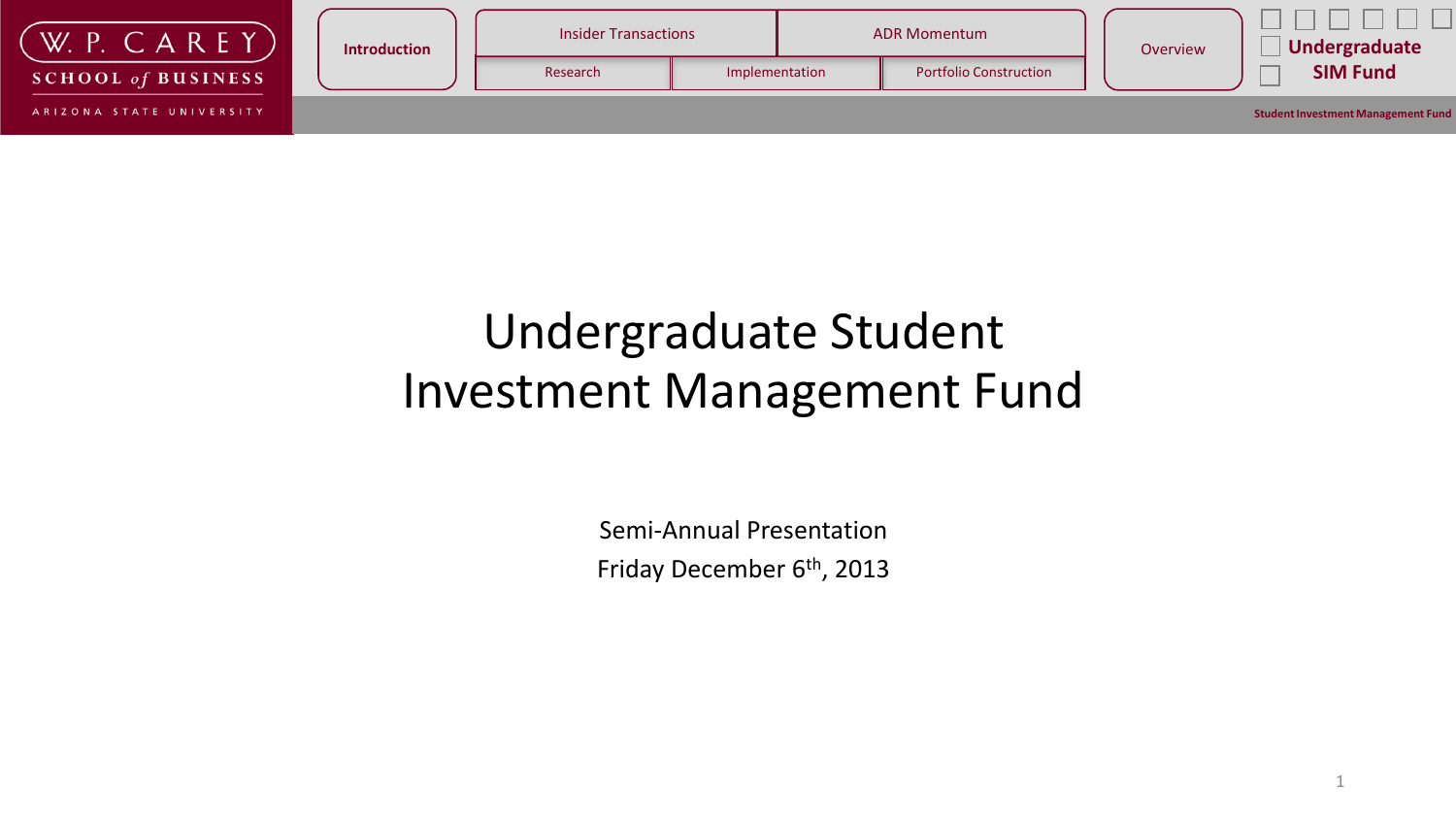

# Fund Members

#### **Fund Managers** Fund Analysts



Clayton Jenners Adrian Reiter Andrew Farber Dylan King James Hert









Jasmine Anglen Logan Hurst







Dakota Boyd















Paul Farrington Sean Gormley Tro Panosian Malex Green Alasandro Fenston Vikas Bhagavatula Marcus Schafer

Justin Eastman

Kyle Heck



2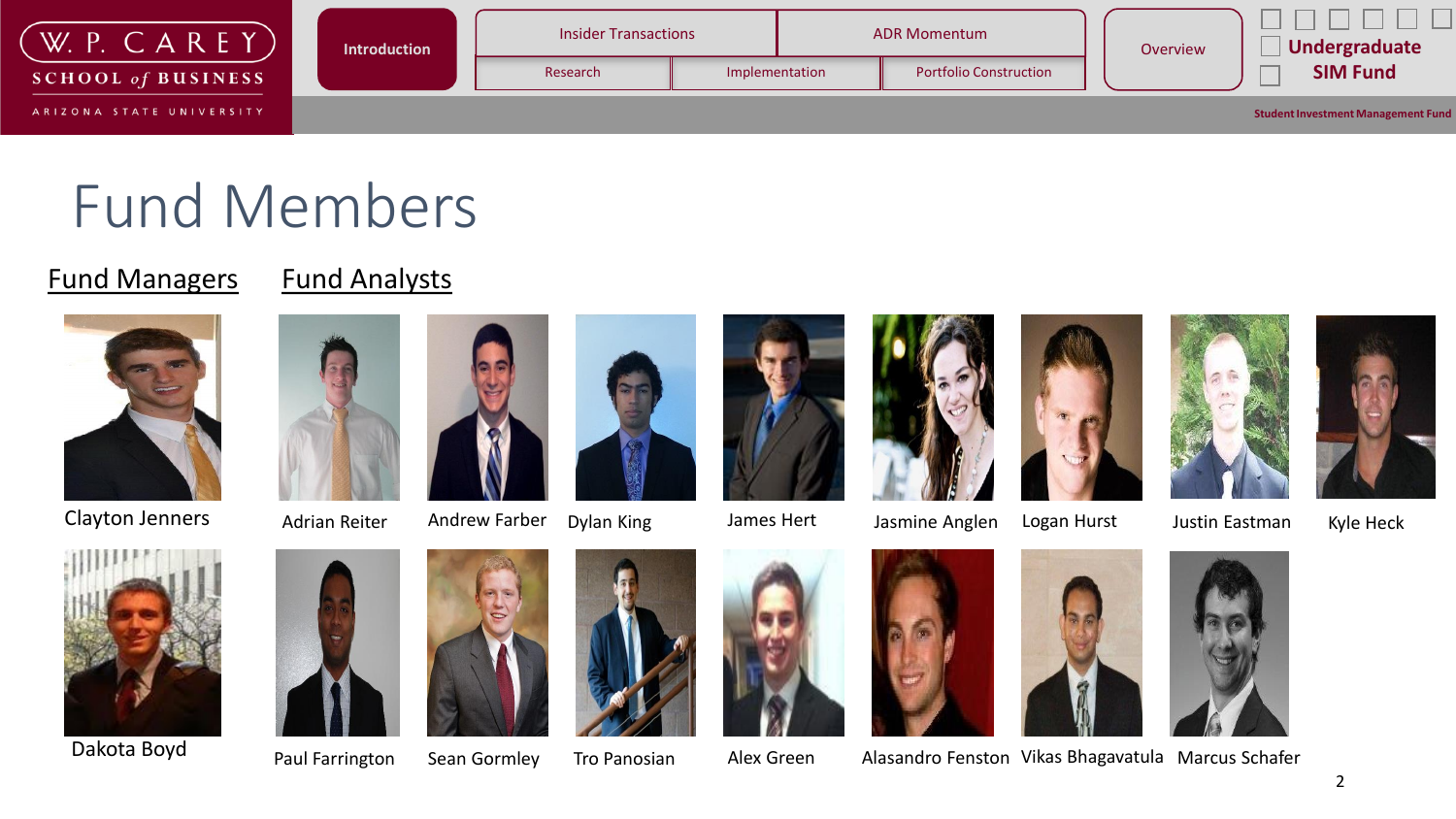

# Portfolio Strategy

#### **Insider transactions:**

- Continue to develop more automated implementation
- Develop more informative signal, adjust weighting scheme

#### **ADR Momentum:**

- Diversify to international
- Avoid Universe overlap and conflicting trade signals
- Implement completely new strategy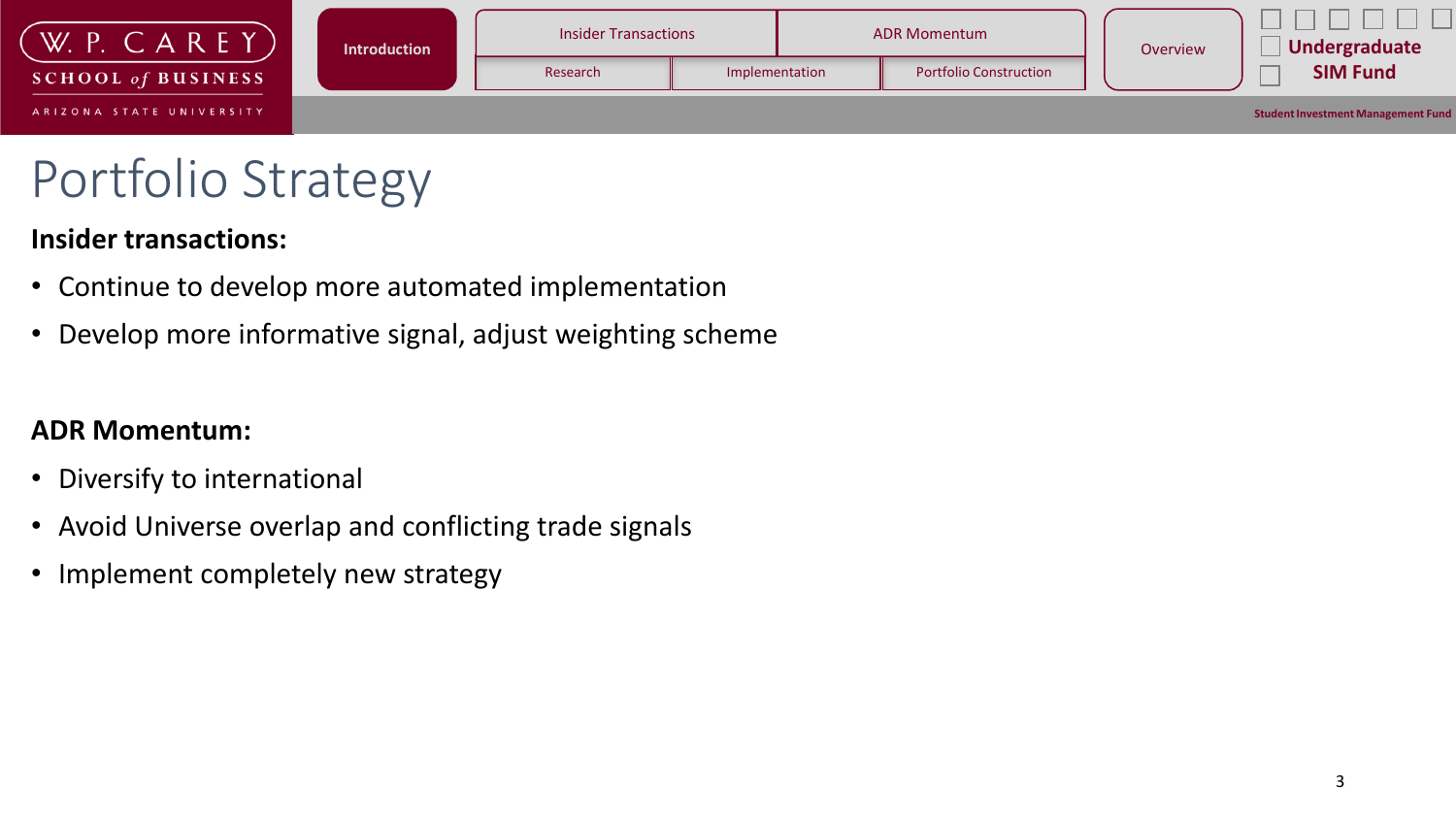

# Portfolio Composition





ADR Constituent 2

**Insider Constituent 1** 

**Insider Constituent 2** 

**Insider Constituent 3** 

■ Insider Constituent 4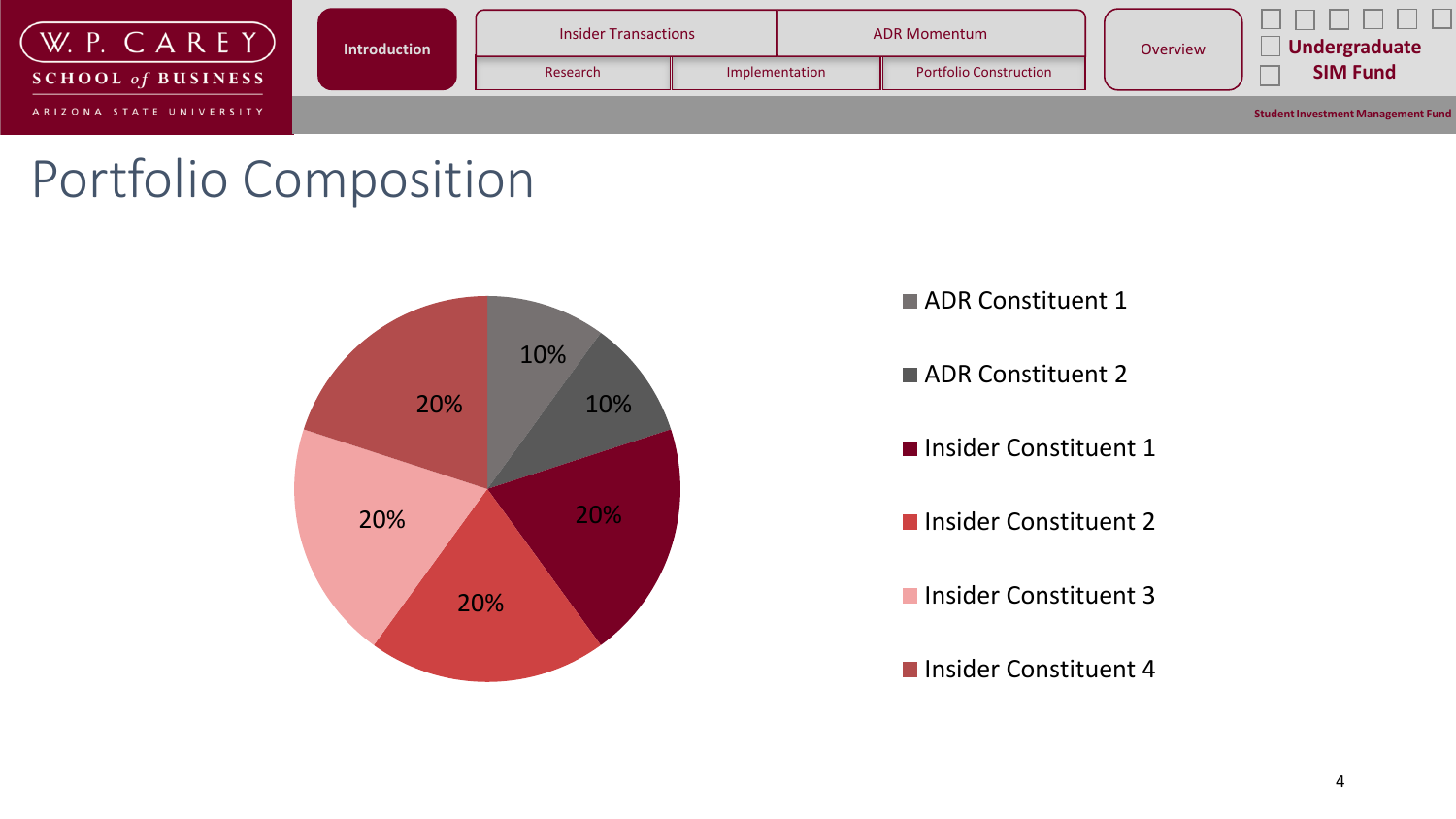| W. P.<br>AREY             | <b>Introduction</b> | <b>Insider Transactions</b> |                                                 | <b>ADR Momentum</b> | Overview | Undergraduate                             |  |
|---------------------------|---------------------|-----------------------------|-------------------------------------------------|---------------------|----------|-------------------------------------------|--|
| <b>SCHOOL of BUSINESS</b> |                     | Research                    | <b>Portfolio Construction</b><br>Implementation |                     |          | <b>SIM Fund</b>                           |  |
| ARIZONA STATE UNIVERSITY  |                     |                             |                                                 |                     |          | <b>Student Investment Management Fund</b> |  |

# Insider Transactions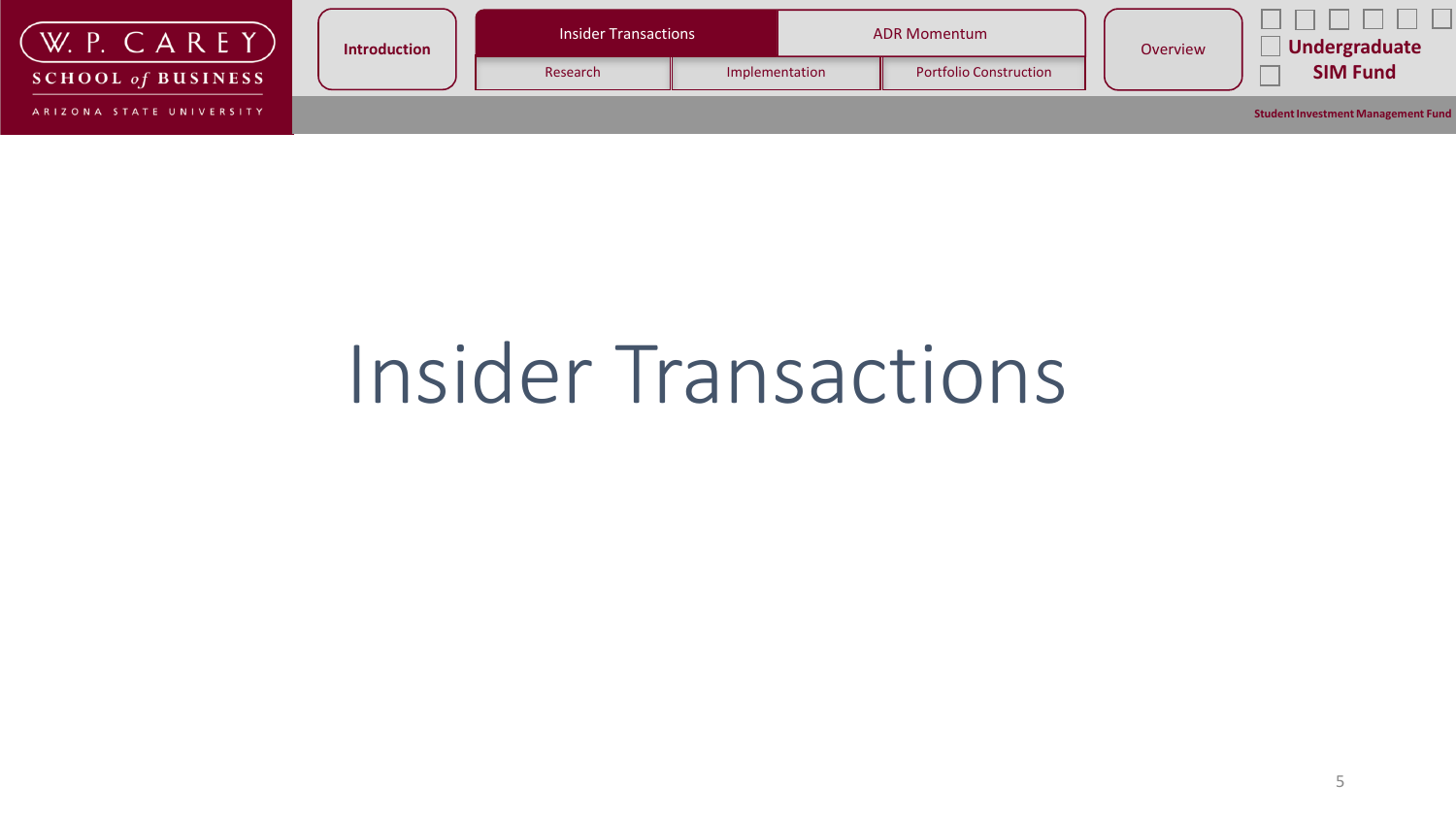

# Insider Research

- "Decoding Inside Information" October 2010
	- By: Lauren Cohen, Christopher Malloy, & Lukasz Pomorski
- Data Parameters
	- Form 4 filed within 2 days of trade
	- January, 1986 to December, 2007.
	- Open-market purchases and sales
	- Exclude options exercises and private transactions
	- "Opportunistic" vs. "routine" traders
- Excess monthly returns
	- Opportunistic buys: 1.58%
	- Routine buys: 0.87%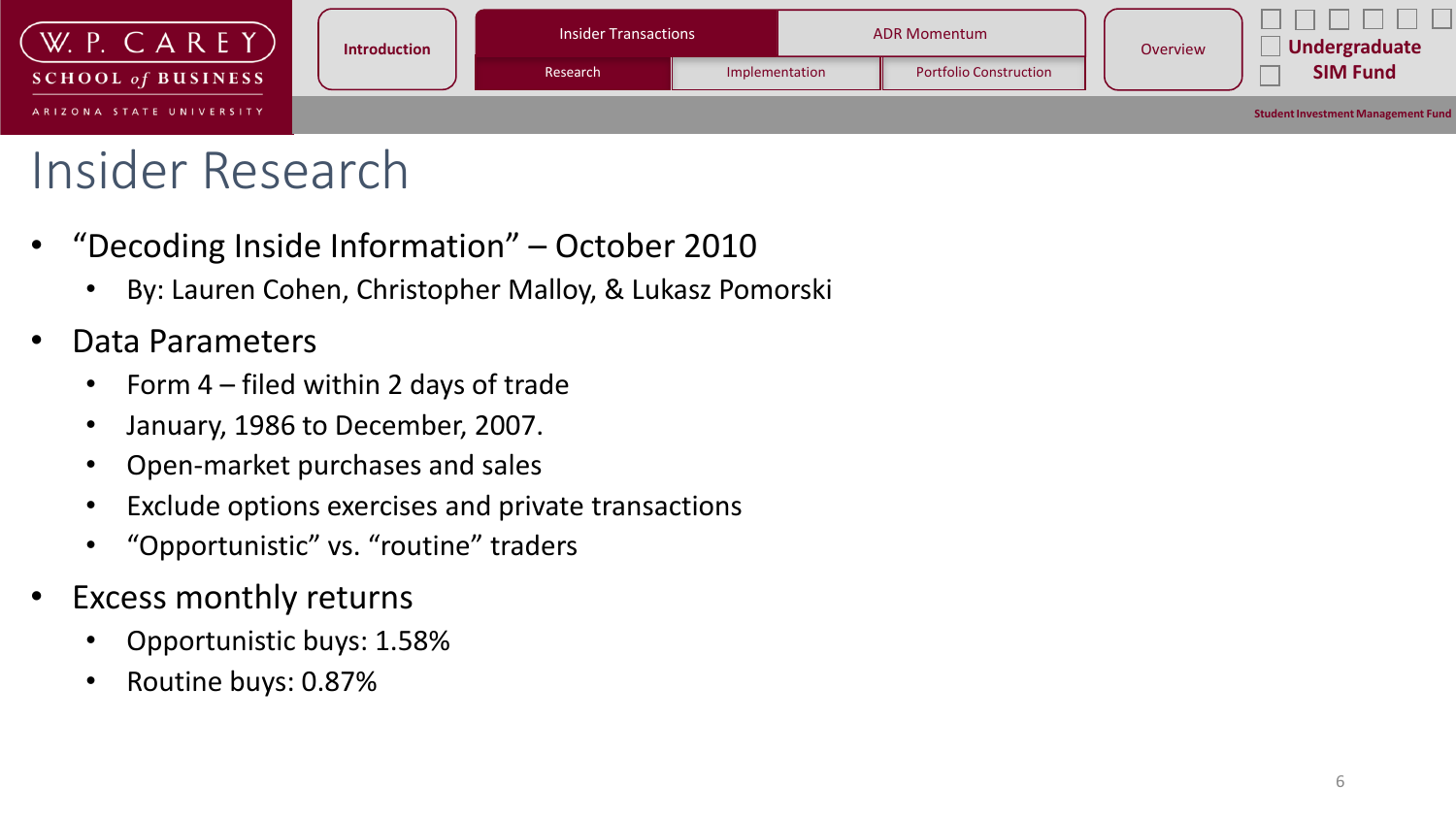

# Classifying Insiders



December

**X = Routine Trader X = Opportunistic Trader**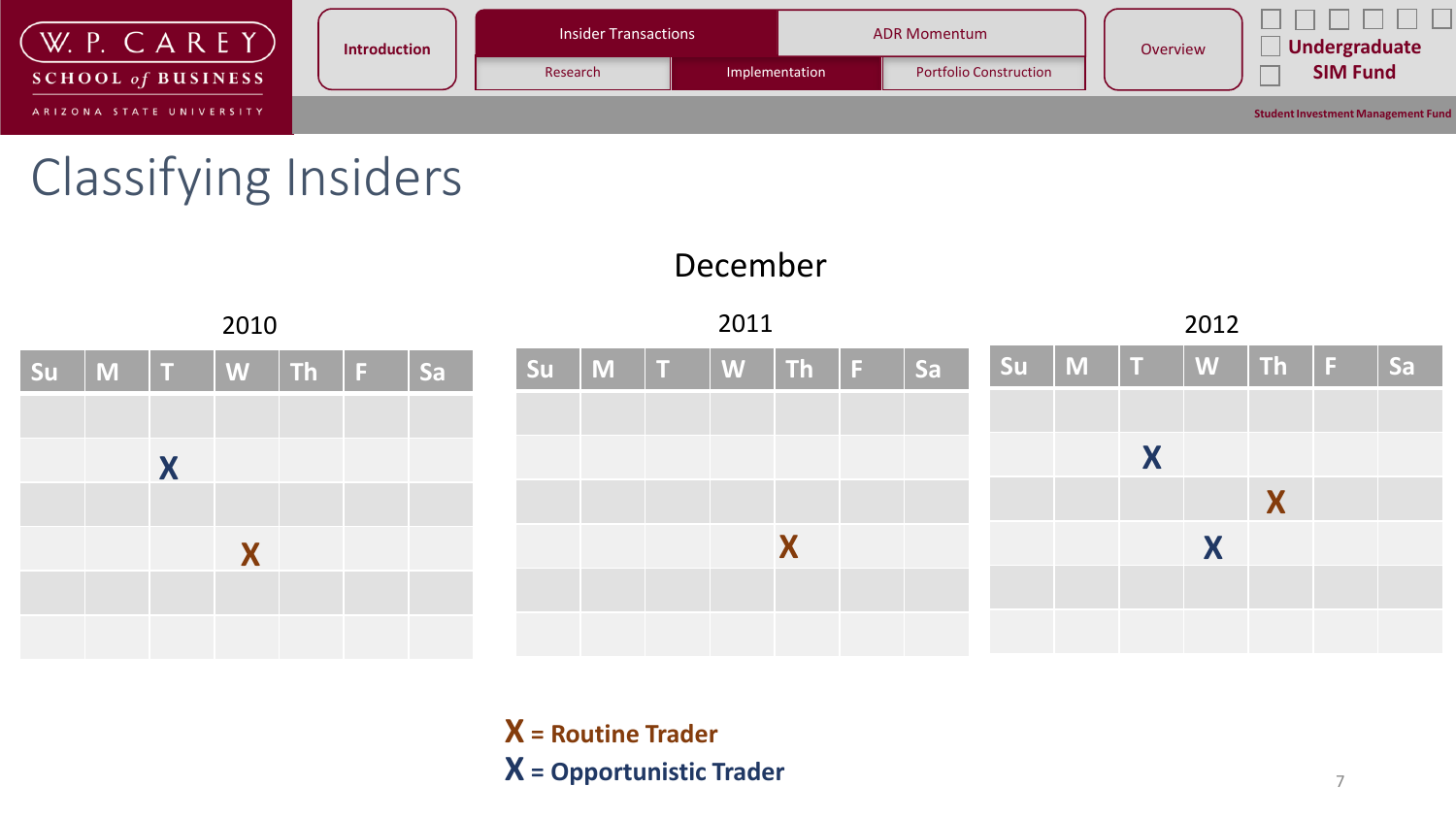

# Sorting & Filtering

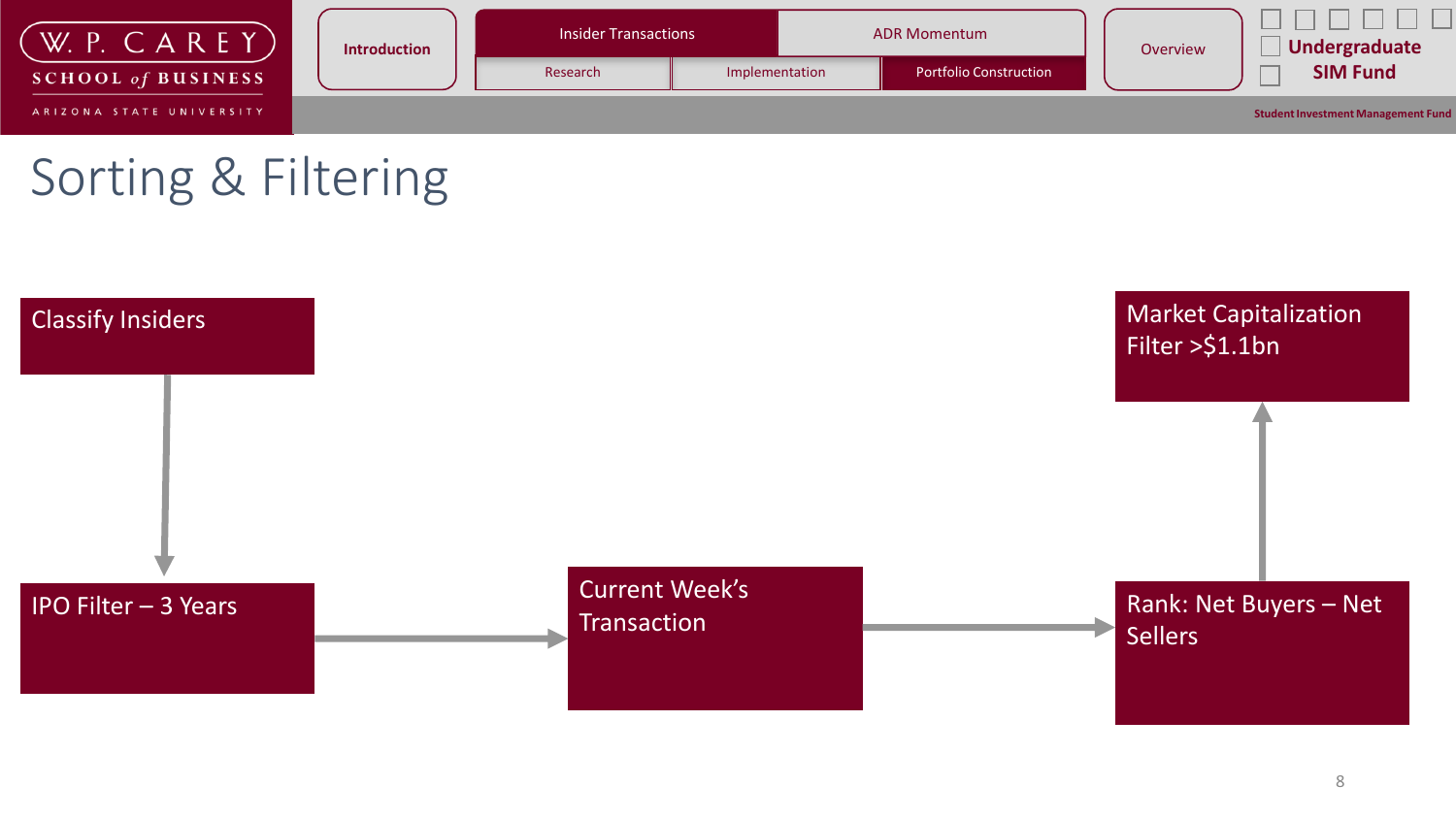| AREY<br>W.<br>D.          | <b>Introduction</b> | <b>Insider Transactions</b> |                | <b>ADR Momentum</b>           | Overview | Undergraduate                             |  |
|---------------------------|---------------------|-----------------------------|----------------|-------------------------------|----------|-------------------------------------------|--|
| <b>SCHOOL of BUSINESS</b> |                     | Research                    | Implementation | <b>Portfolio Construction</b> |          | <b>SIM Fund</b>                           |  |
| ARIZONA STATE UNIVERSITY  |                     |                             |                |                               |          | <b>Student Investment Management Fund</b> |  |

# Portfolio Strategy

| <b>Week 1</b> | <b>Week 2</b> | <b>Week 3</b> | Week 4       |
|---------------|---------------|---------------|--------------|
| <b>VRX</b>    | <b>AYR</b>    | <b>BCOR</b>   | <b>GMCR</b>  |
| <b>ABM</b>    | <b>SNV</b>    | <b>MDLZ</b>   | <b>HMSY</b>  |
| <b>ACN</b>    | <b>RDN</b>    | Y             | <b>LEG</b>   |
| <b>COV</b>    | <b>MOG-A</b>  | <b>SSS</b>    | <b>SPG</b>   |
| <b>ED</b>     | <b>FAST</b>   | <b>AYR</b>    | <b>WEC</b>   |
| <b>DVA</b>    | <b>NLY</b>    | <b>FICO</b>   | <b>KMT</b>   |
| <b>PCYC</b>   | <b>RLI</b>    | <b>EOG</b>    | <b>PPS</b>   |
| <b>ERIE</b>   | <b>HTS</b>    | <b>SANM</b>   | <b>MOG-A</b> |
| Τ             | <b>CDE</b>    | <b>ANDE</b>   | <b>NCT</b>   |
| <b>BRC</b>    | <b>PXD</b>    | <b>GPN</b>    | <b>OKE</b>   |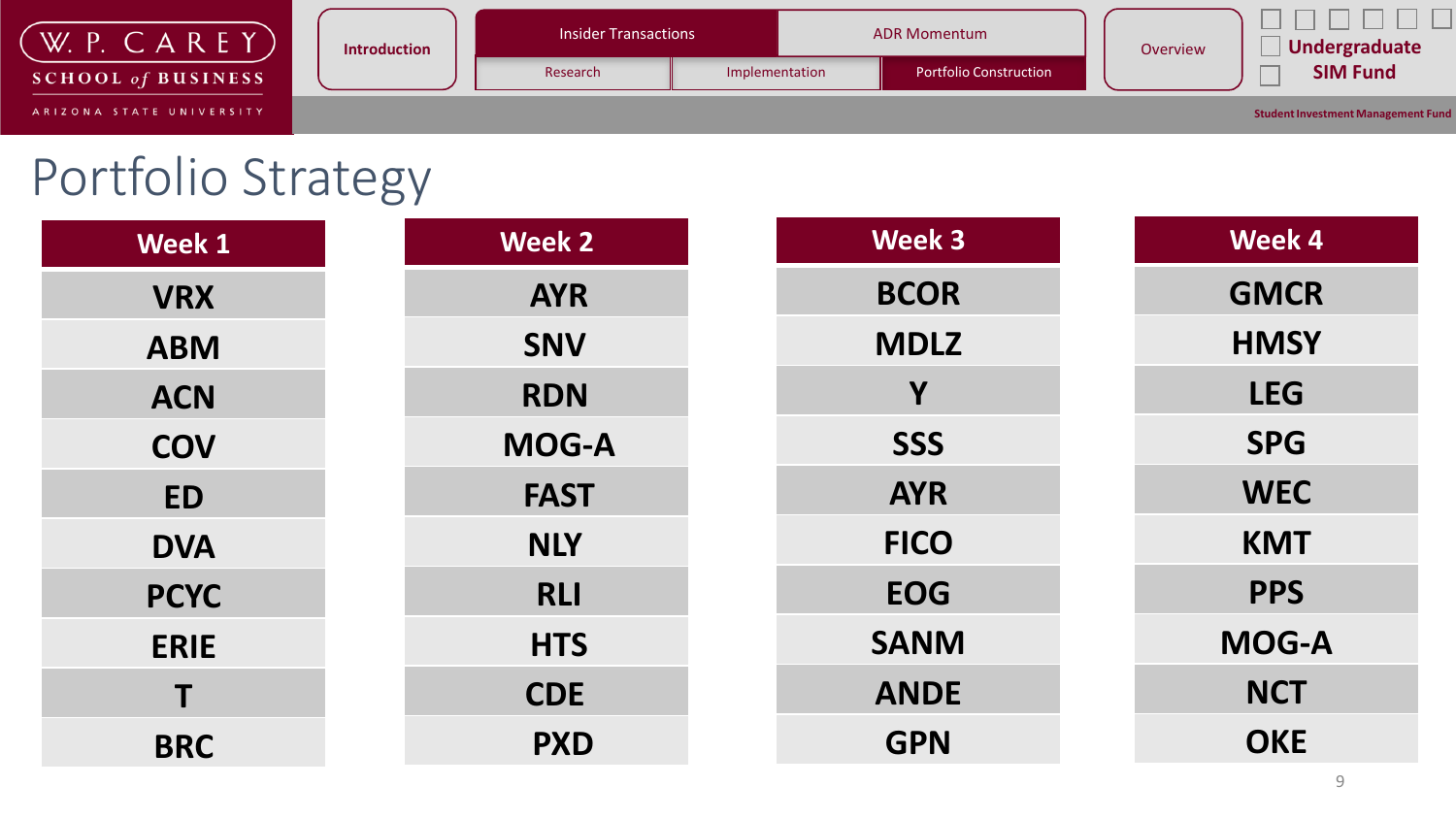| W. P. $C$ A R E Y         | <b>Introduction</b> | <b>Insider Transactions</b> |                | <b>ADR Momentum</b>           | Overview | Undergraduate                             |  |
|---------------------------|---------------------|-----------------------------|----------------|-------------------------------|----------|-------------------------------------------|--|
| <b>SCHOOL of BUSINESS</b> |                     | Research                    | Implementation | <b>Portfolio Construction</b> |          | <b>SIM Fund</b>                           |  |
| ARIZONA STATE UNIVERSITY  |                     |                             |                |                               |          | <b>Student Investment Management Fund</b> |  |

# ADR Momentum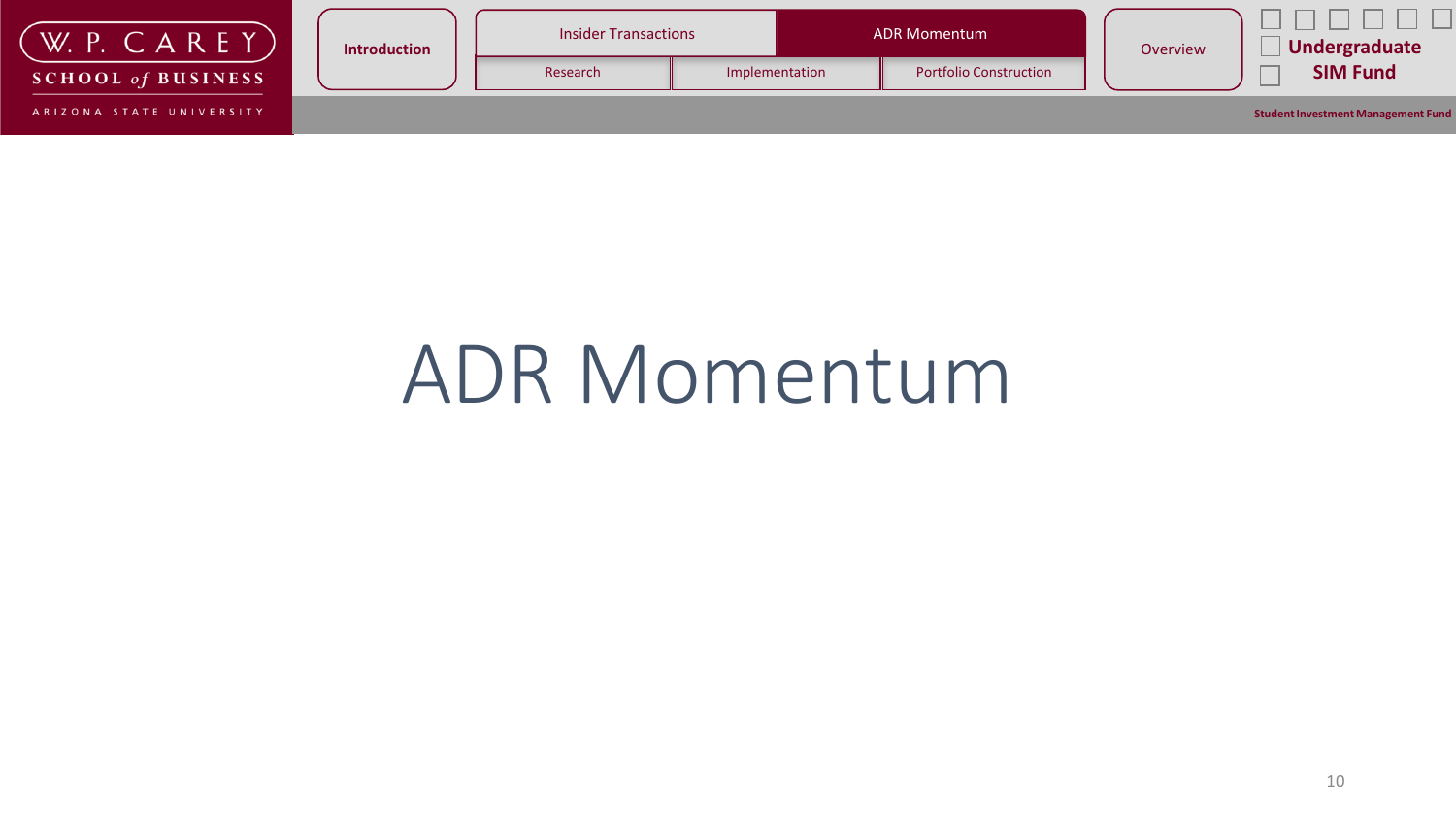| W. P. $CAREY$ )           | <b>Introduction</b> | <b>Insider Transactions</b> |                | <b>ADR Momentum</b>           | Overview | Undergraduate                             |
|---------------------------|---------------------|-----------------------------|----------------|-------------------------------|----------|-------------------------------------------|
| <b>SCHOOL of BUSINESS</b> |                     | Research                    | Implementation | <b>Portfolio Construction</b> |          | <b>SIM Fund</b>                           |
| ARIZONA STATE UNIVERSITY  |                     |                             |                |                               |          | <b>Student Investment Management Fund</b> |

## What is Momentum?

- Jegadeesh and Titman
- Buy past winners, short past losers
- Time period: 1965 to 1989
- Calculated monthly returns for a variety of portfolios

|    |          |       |        | Panel B |        |        |
|----|----------|-------|--------|---------|--------|--------|
|    | J        | $K =$ | 3      | 6       | 9      | 12     |
| 3  | Sell     |       | 0.0083 | 0.0079  | 0.0084 | 0.0083 |
|    |          |       | (1.67) | (1.64)  | (1.77) | (1.79) |
| 3  | Buy      |       | 0.0156 | 0.0158  | 0.0158 | 0.0160 |
|    |          |       | (3.95) | (3.98)  | (3.96) | (3.98) |
| 3  | Buy-sell |       | 0.0073 | 0.0078  | 0.0074 | 0.0077 |
|    |          |       | (2.61) | (3.16)  | (3.36) | (4.00) |
| 6  | Sell     |       | 0.0066 | 0.0068  | 0.0067 | 0.0076 |
|    |          |       | (1.28) | (1.35)  | (1.38) | (1.58) |
| 6  | Buy      |       | 0.0179 | 0.0178  | 0.0175 | 0.0166 |
|    |          |       | (4.47) | (4.41)  | (4.32) | (4.13) |
| 6  | Buy-sell |       | 0.0114 | 0.0110  | 0.0108 | 0.0090 |
|    |          |       | (3.37) | (3.61)  | (4.01) | (3.54) |
| 9  | Sell     |       | 0.0058 | 0.0058  | 0.0066 | 0.0078 |
|    |          |       | (1.13) | (1.15)  | (1.34) | (1.59) |
| 9  | Buy      |       | 0.0193 | 0.0188  | 0.0176 | 0.0164 |
|    |          |       | (4.72) | (4.56)  | (4.30) | (4.04) |
| 9  | Buy-sell |       | 0.0135 | 0.0130  | 0.0109 | 0.0085 |
|    |          |       | (3.85) | (4.09)  | (3.67) | (3.04) |
| 12 | Sell     |       | 0.0048 | 0.0058  | 0.0070 | 0.0085 |
|    |          |       | (0.93) | (1.15)  | (1.40) | (1.71) |
| 12 | Buy      |       | 0.0196 | 0.0179  | 0.0167 | 0.0154 |
|    |          |       | (4.73) | (4.36)  | (4.09) | (3.79) |
| 12 | Buy-sell |       | 0.0149 | 0.0121  | 0.0096 | 0.0069 |
|    |          |       | (4.28) | (3.65)  | (3.09) | (2.31) |
|    |          |       |        |         |        |        |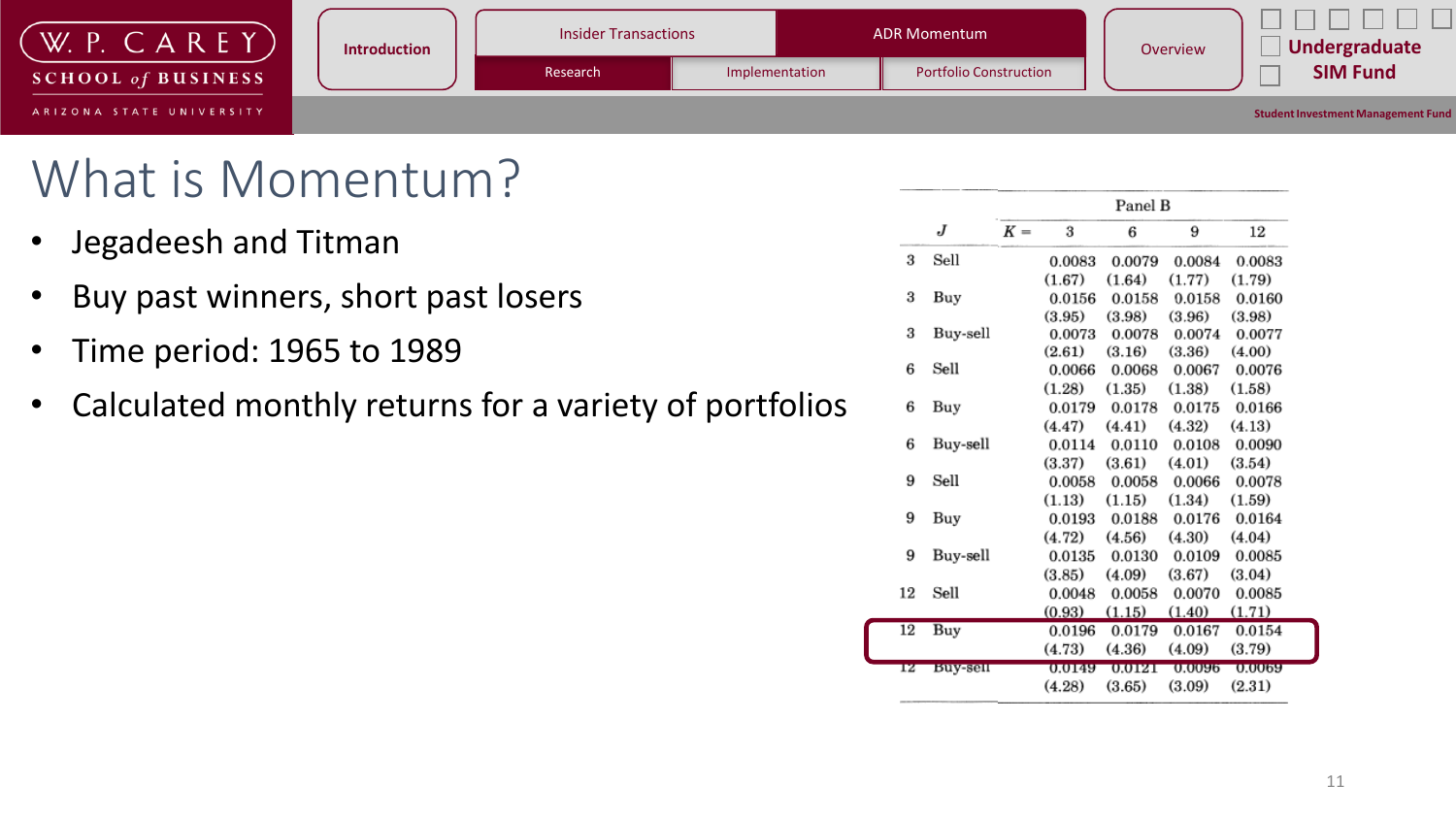

### International Momentum

|           | • Rouwenhorst                                                     | Ranking<br>Period (J) | Portfolio                                      | 3 | 6 | 9                                                                                                                                | 12 |
|-----------|-------------------------------------------------------------------|-----------------------|------------------------------------------------|---|---|----------------------------------------------------------------------------------------------------------------------------------|----|
|           | • Time period: 1980-1995                                          | 3                     | Loser<br>Winner                                |   |   | 0.0077 0.0087 0.0094 0.0105<br>0.0185 0.0191 0.0190 0.0184                                                                       |    |
| $\bullet$ | International Momentum:<br>12 developed countries<br>$\bullet$    |                       | Winner-Loser<br>$(t$ -stat)                    |   |   | 0.0109 0.0105 0.0095 0.0079<br>$(4.29)$ $(4.74)$ $(4.99)$ $(4.64)$                                                               |    |
|           | Ex. Austria, U.K. France, Germany, Spain<br>$\bullet$             | 6                     | Loser<br>Winner                                |   |   | 0.0072 0.0076 0.0088 0.0106<br>0.0204 0.0205 0.0200 0.0187                                                                       |    |
|           | • Emerging Market Momentum:<br>20 emerging countries<br>$\bullet$ |                       | Winner-Loser<br>$(t - \text{stat})$            |   |   | 0.0131 0.0128 0.0112 0.0081<br>$(4.27)$ $(4.59)$ $(4.50)$ $(3.62)$                                                               |    |
|           | • Showed that momentum existed in<br><b>International Equity</b>  | 9                     | Loser<br>Winner<br>Winner-Loser<br>$(t$ -stat) |   |   | 0.0064 0.0077 0.0095 0.0114<br>0.0209 0.0207 0.0197 0.0184<br>0.0145 0.0130 0.0102 0.0070<br>$(4.50)$ $(4.36)$ $(3.77)$ $(2.83)$ |    |
|           |                                                                   | 12                    | Loser<br>Winner                                |   |   | 0.0077 0.0093 0.0110 0.0125<br>0.0208 0.0198 0.0188 0.0176                                                                       |    |
|           |                                                                   |                       | Winner-Loser                                   |   |   | 0.0131 0.0105 0.0078 0.0051                                                                                                      |    |

Holding Period (K)

 $(4.03)$   $(3.48)$   $(2.80)$   $(1.98)$ 

 $(t$ -stat)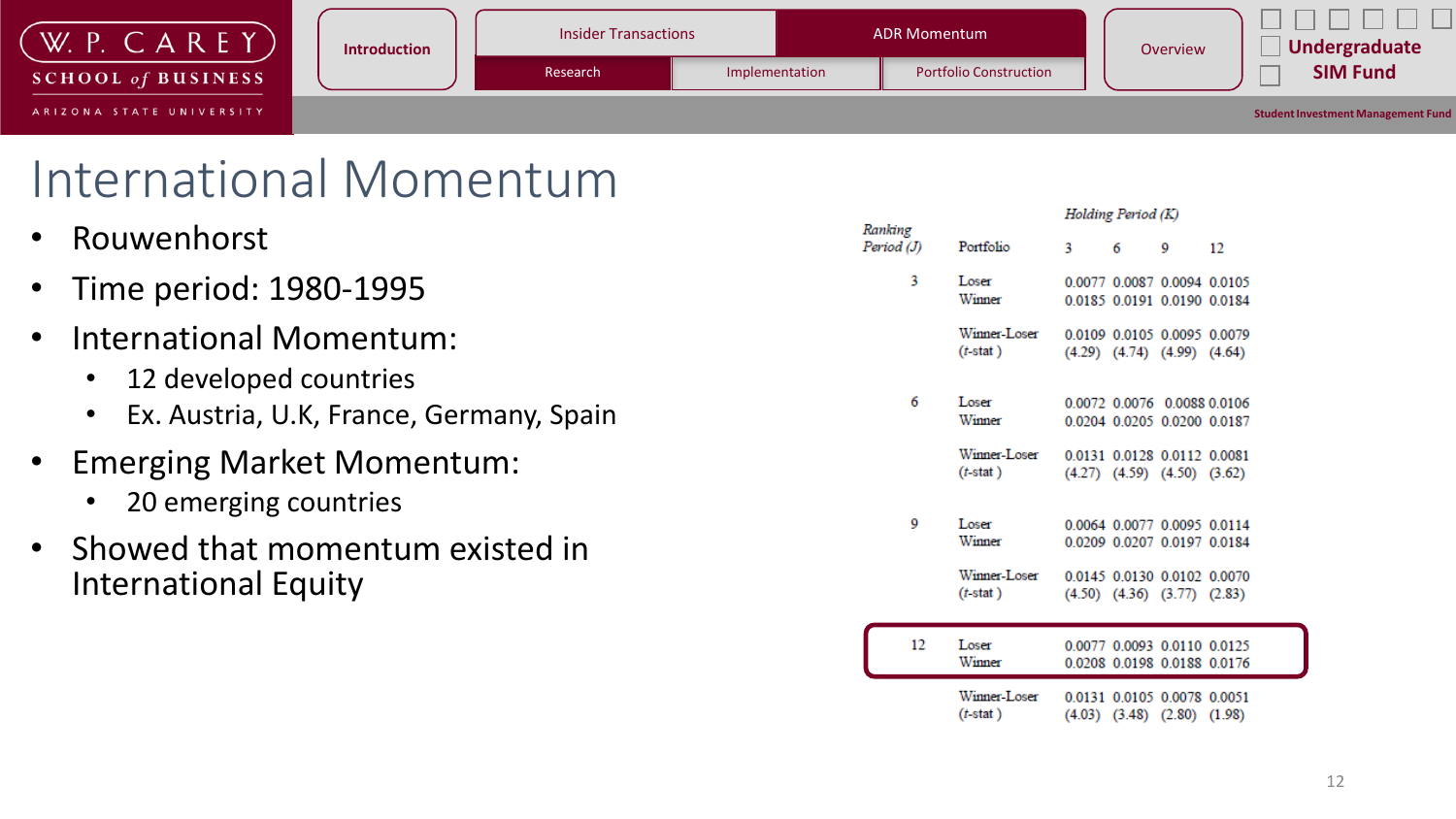

# Portfolio Strategy

- Lookback period : 12 months
	- $-12$  to  $-2$
- Rank ADR's based on returns
- Invest in top decile
- Holding period: 2 months
- 2 rolling portfolios
- Any repeat signals will trigger a rebuy

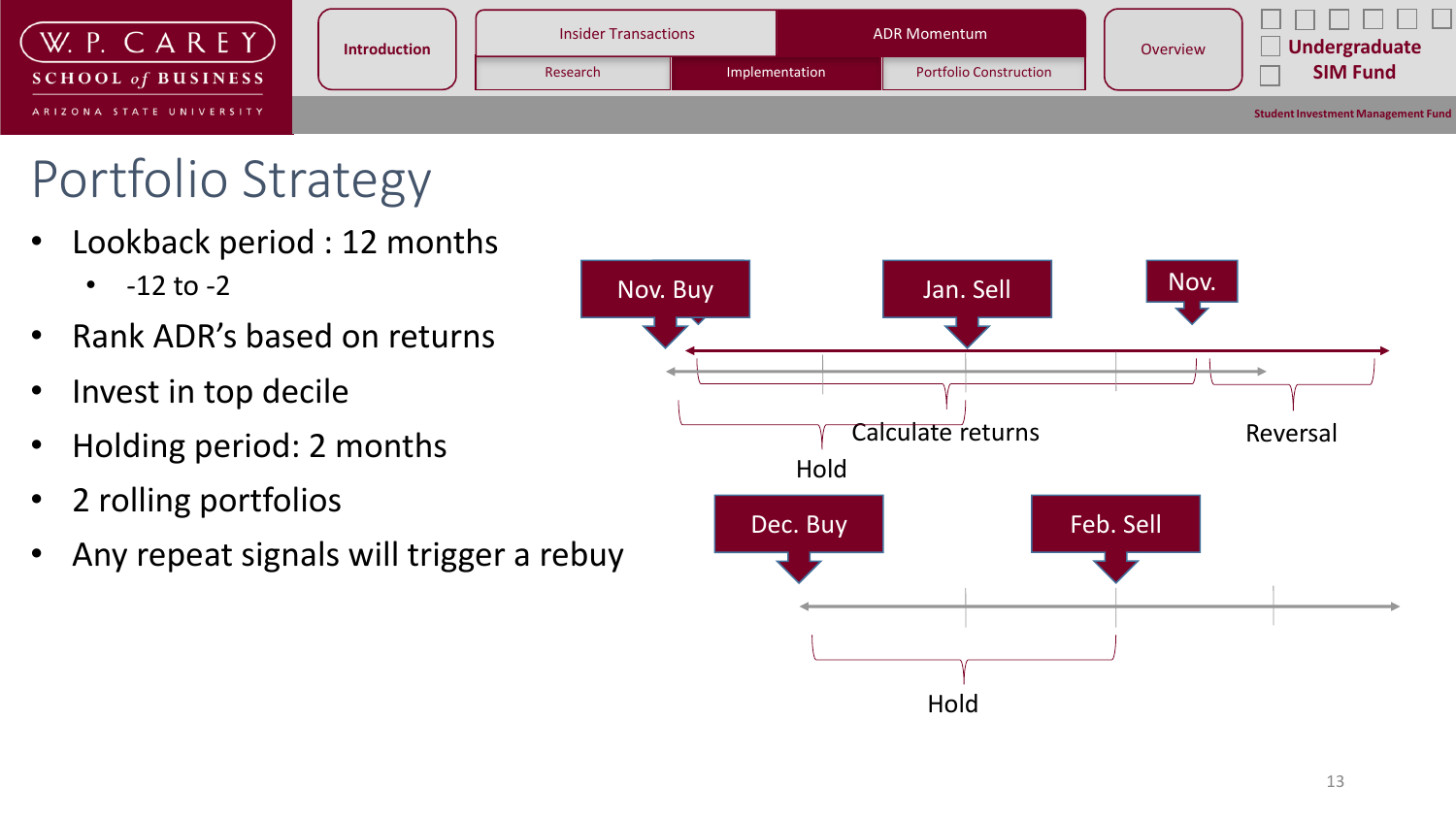

# Backtest

- Monthly return data for all ADR's
- Time period: 1980 2012
- Sample size : 396 months
- Outperformed Benchmark by:
	- .35% monthly
	- 4.31% yearly

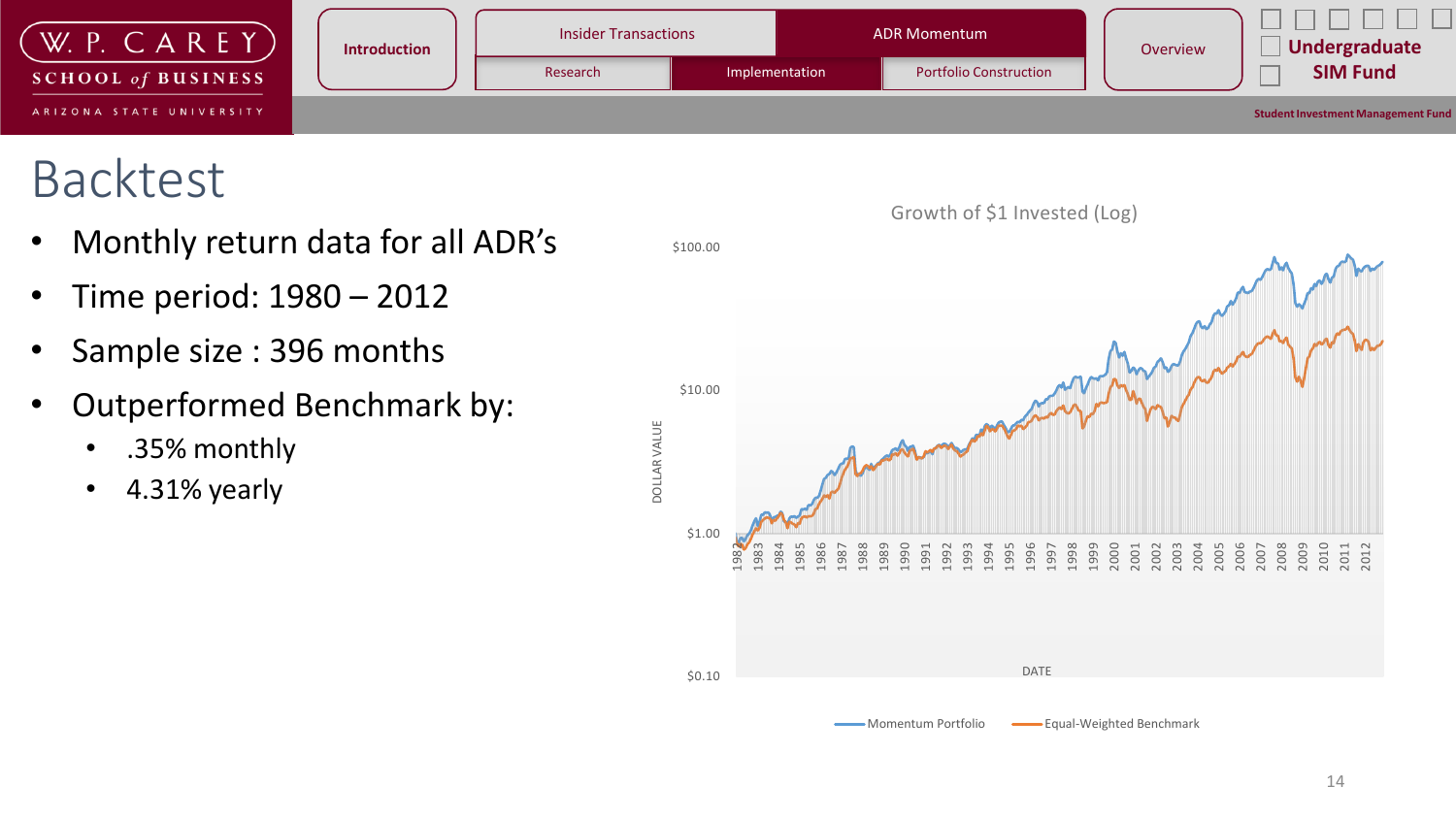

### ADR Universe



- Investable Universe:
- 149 ADR's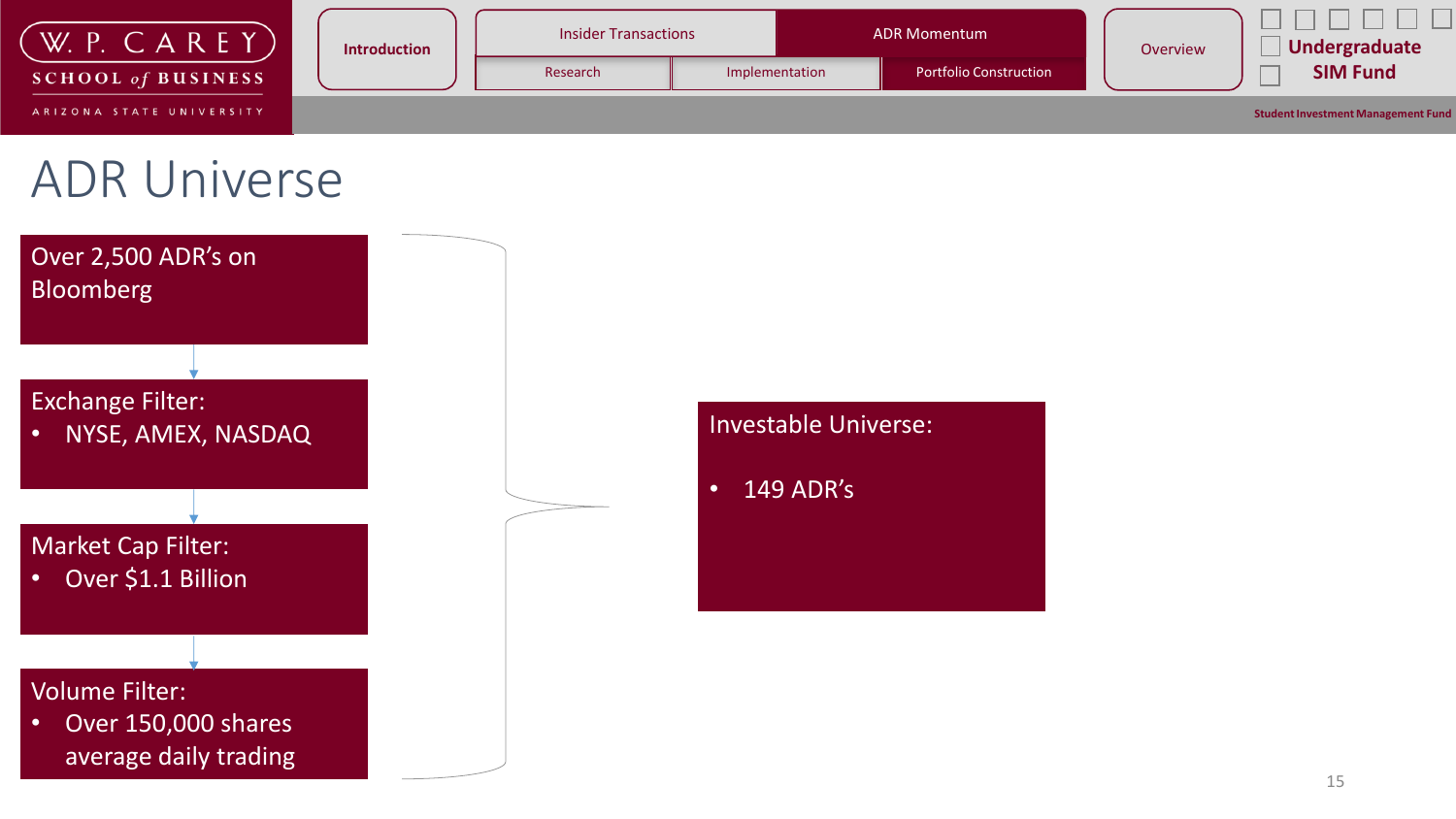

### Bloomberg Web Scraper

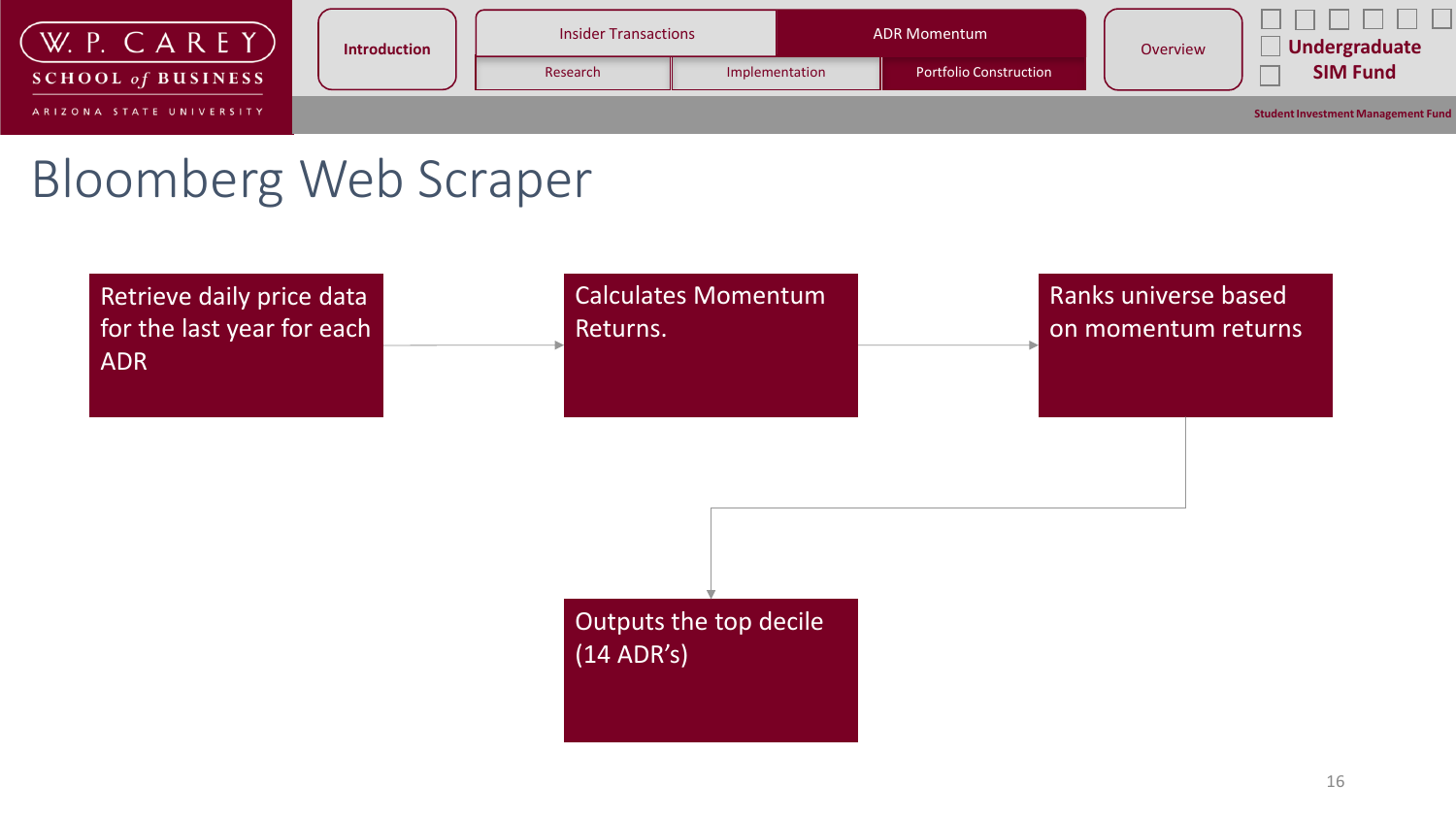| W.P. CAREY                | <b>Introduction</b> | <b>Insider Transactions</b> |                | <b>ADR Momentum</b>           |          | Undergraduate                             |
|---------------------------|---------------------|-----------------------------|----------------|-------------------------------|----------|-------------------------------------------|
| <b>SCHOOL of BUSINESS</b> |                     | Research                    | Implementation | <b>Portfolio Construction</b> | Overview | <b>SIM Fund</b>                           |
| ARIZONA STATE UNIVERSITY  |                     |                             |                |                               |          | <b>Student Investment Management Fund</b> |

| <b>Filtering the Top Decile</b>                                       |  |
|-----------------------------------------------------------------------|--|
| <b>Country of Origin Cap</b>                                          |  |
| • [# of ADRs for x country / total # of ADRs ]                        |  |
| Capped most of our countries at 1 security                            |  |
| • 35% filter                                                          |  |
| No country could make up more than 35% of our portfolios<br>$\bullet$ |  |
| Max of 5 stocks per country per portfolio<br>$\bullet$                |  |
|                                                                       |  |
|                                                                       |  |
|                                                                       |  |
|                                                                       |  |

| Country   |
|-----------|
| China     |
| Taiwan    |
| China     |
| France    |
| China     |
| China     |
| Finland   |
| Ireland   |
| Hong Kong |
| China     |
| Japan     |
| Argentina |
| Argentina |
| Argentina |
|           |

 $\Box$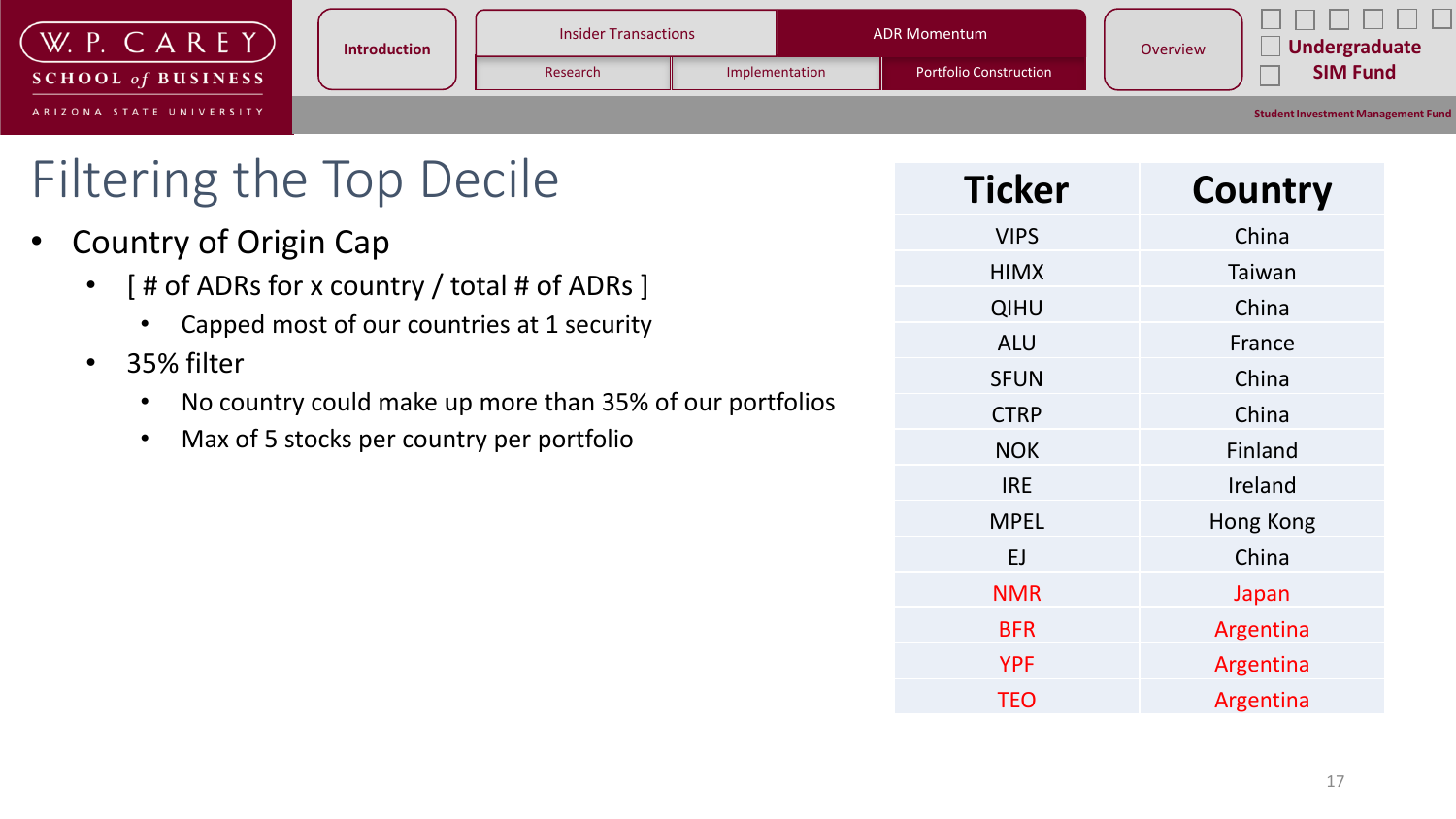| W. P. $CAREY$             | <b>Introduction</b> |          | <b>Insider Transactions</b><br><b>ADR Momentum</b> |  | Overview                      | Undergraduate |                                           |
|---------------------------|---------------------|----------|----------------------------------------------------|--|-------------------------------|---------------|-------------------------------------------|
| <b>SCHOOL of BUSINESS</b> |                     | Research | Implementation                                     |  | <b>Portfolio Construction</b> |               | <b>SIM Fund</b>                           |
| ARIZONA STATE UNIVERSITY  |                     |          |                                                    |  |                               |               | <b>Student Investment Management Fund</b> |

# Holdings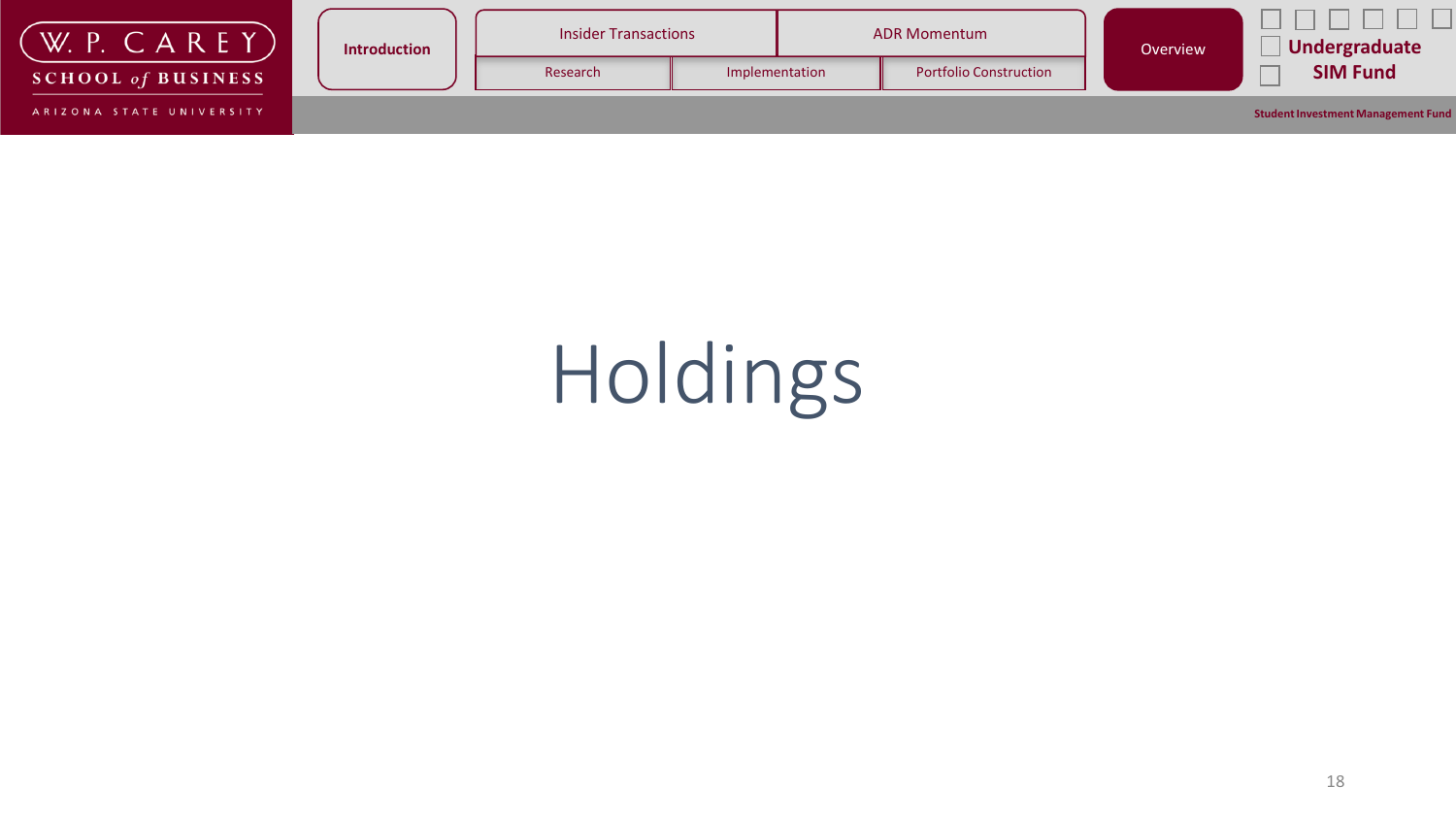

### Portfolio Holdings – P/E Ratio Analysis

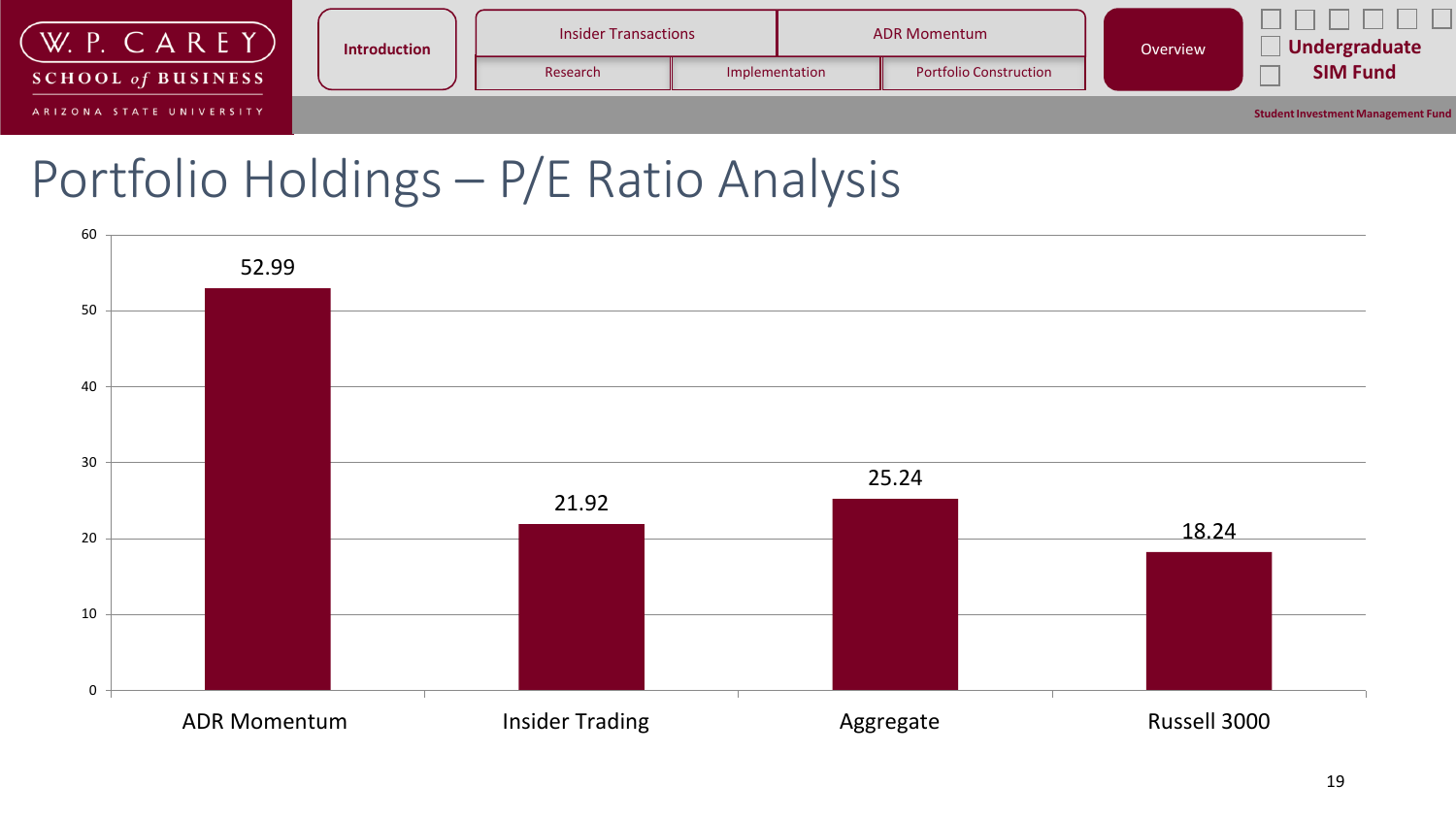

### Portfolio Holdings - Size

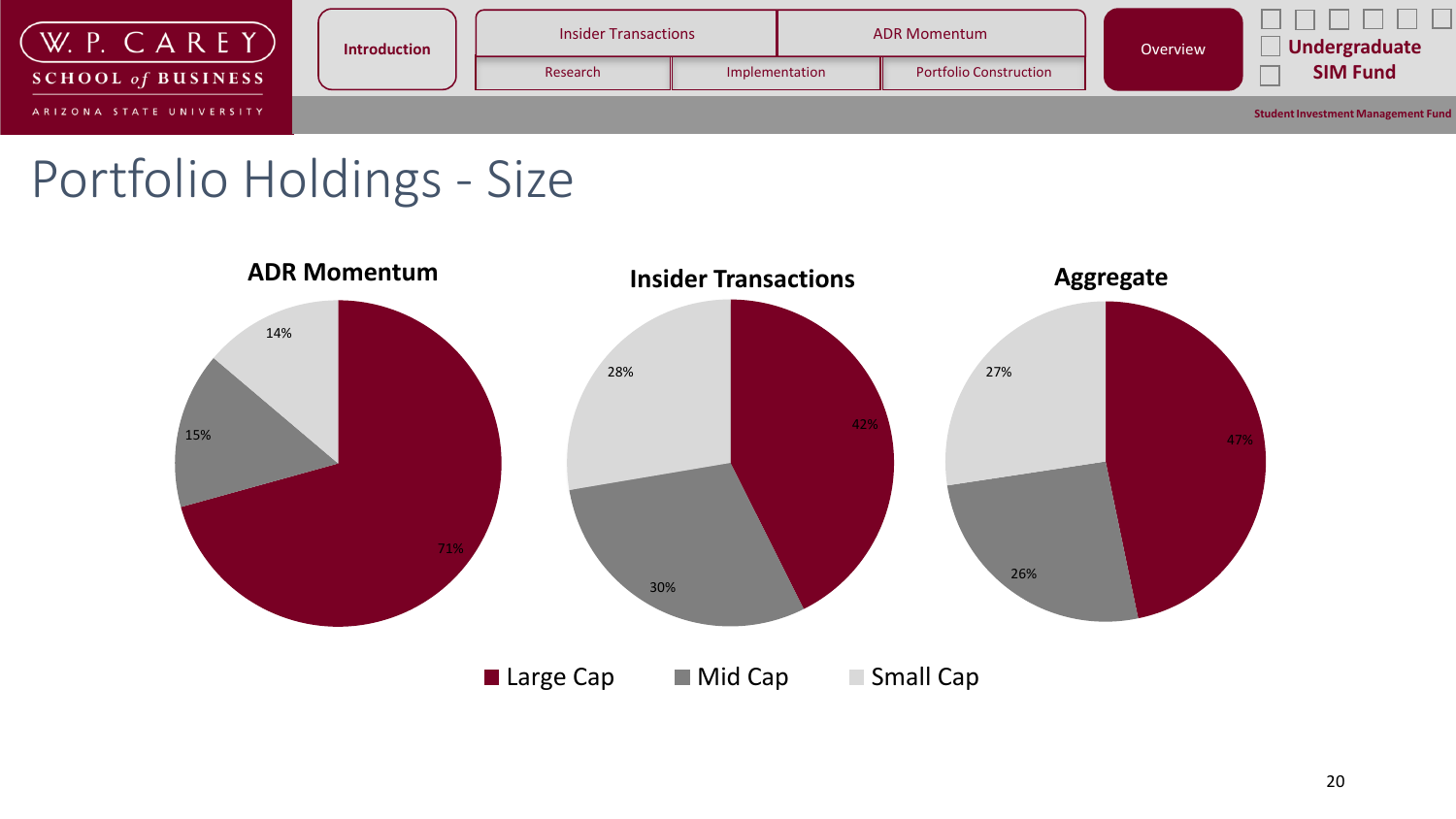

### Portfolio Holdings - Sector

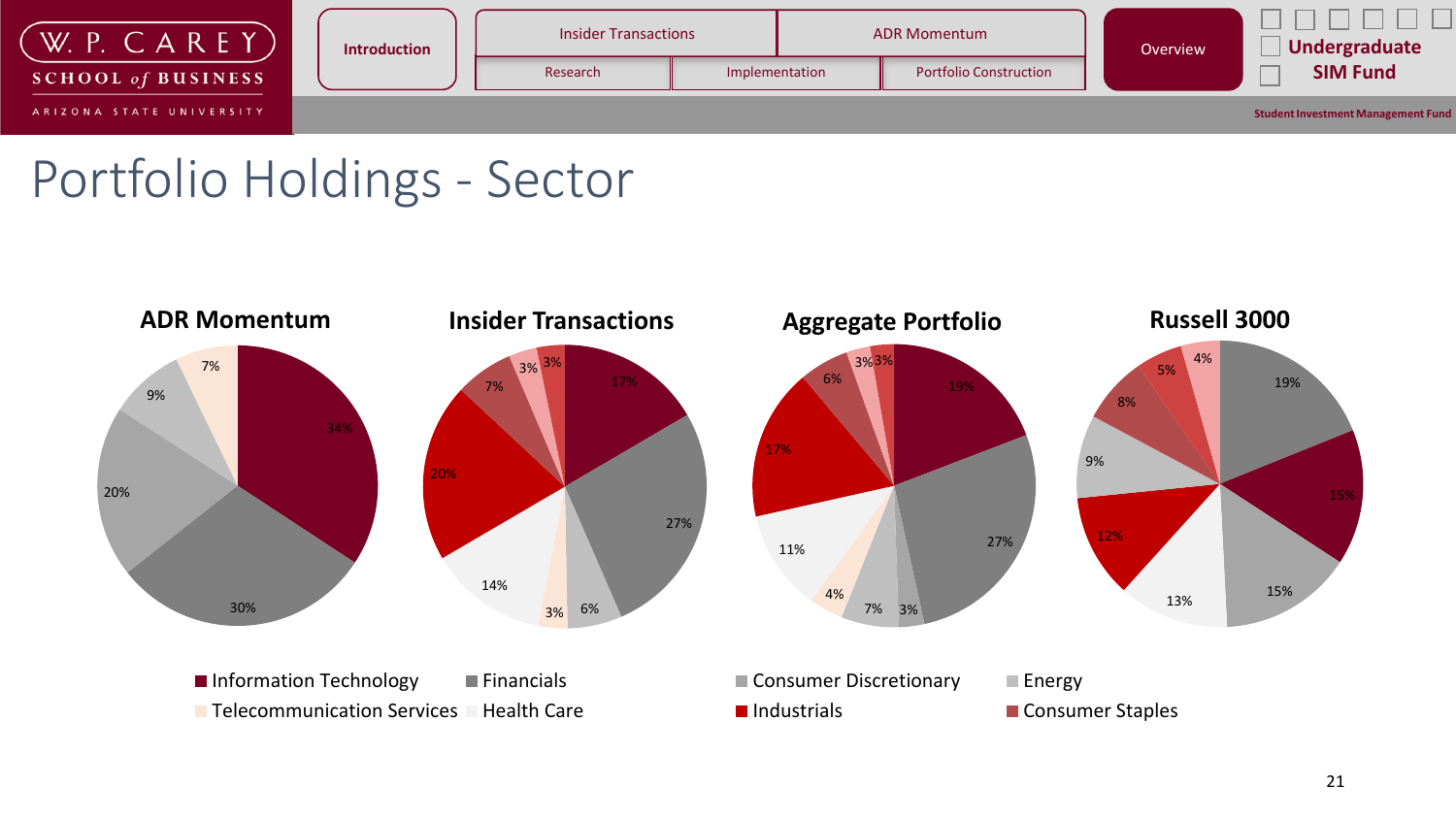| CAREYY<br><b>W.</b> P.    | <b>Introduction</b> | <b>Insider Transactions</b> |                |  | <b>ADR Momentum</b>           |  | Undergraduate                             |
|---------------------------|---------------------|-----------------------------|----------------|--|-------------------------------|--|-------------------------------------------|
| <b>SCHOOL of BUSINESS</b> |                     | Research                    | Implementation |  | <b>Portfolio Construction</b> |  | <b>SIM Fund</b>                           |
| ARIZONA STATE UNIVERSITY  |                     |                             |                |  |                               |  | <b>Student Investment Management Fund</b> |

# Conclusion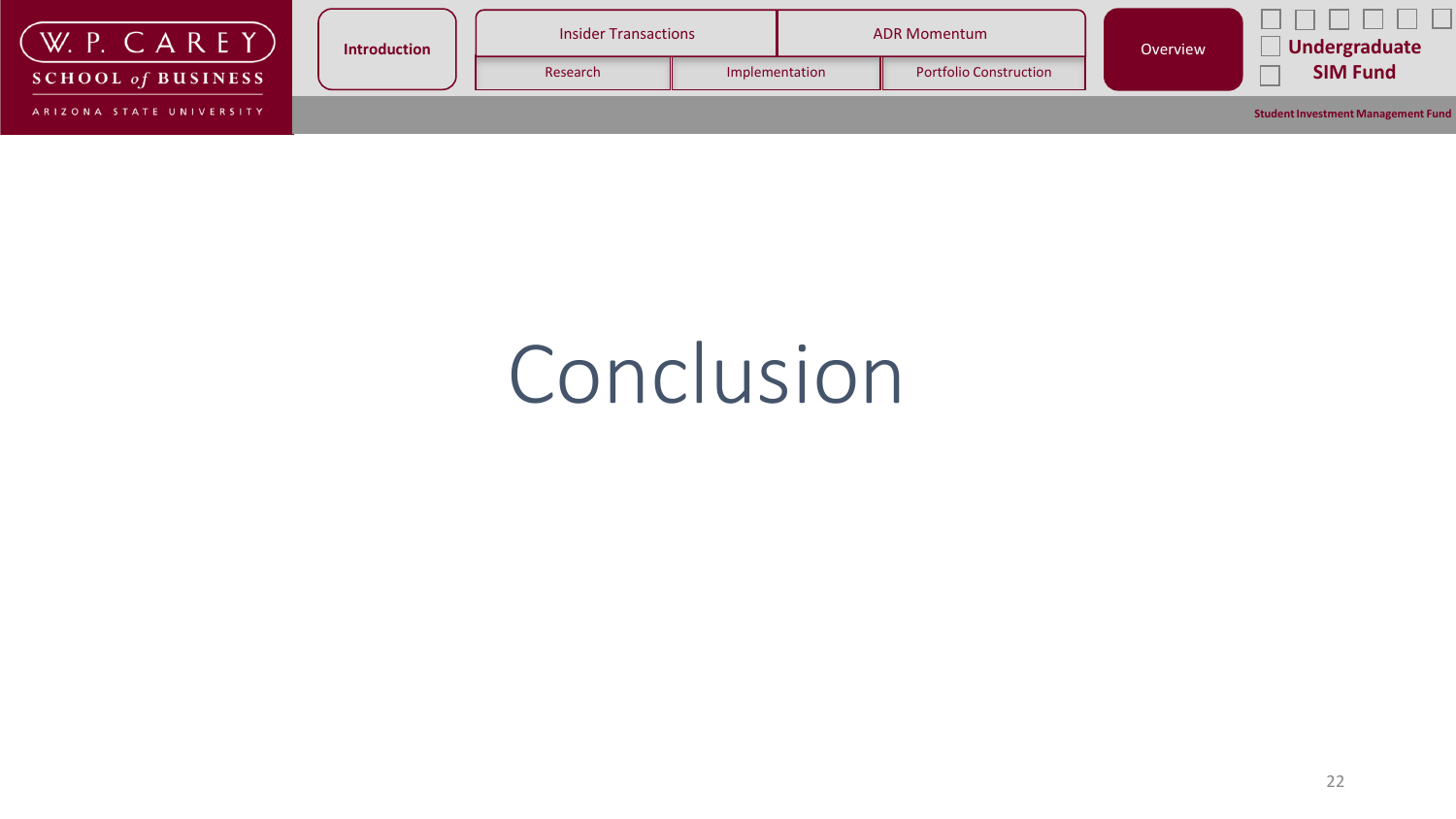

### Portfolio Performance

| <b>Portfolio</b> | <b>Returns</b> | <b>Benchmark Returns</b> |
|------------------|----------------|--------------------------|
| <b>ADR</b>       | 1.87%          | $-0.0002\%$ (Custom)     |
| Insider          | 1.06%          | 0.35% (Russell 3000)     |
| Aggregate        | 0.81%          | 0.35% (Russell 3000)     |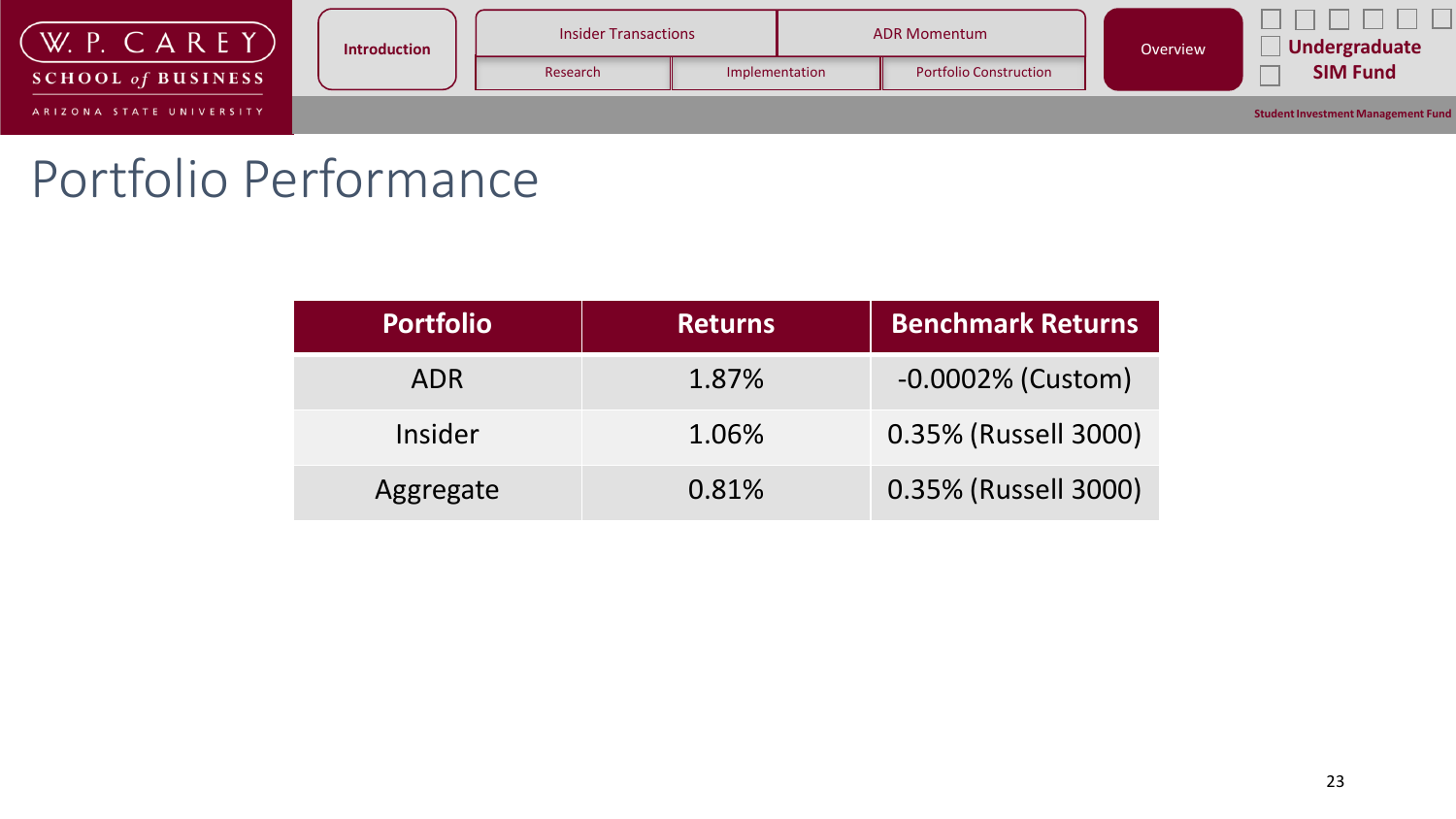

# Case Study: Moog Incorporated

- MOG.A Moog Incorporated
	- Designs control systems for Aerospace and Defense Industries
- Week of 11/11/2013 through 11/15/2013 Insider Transactions generate buy signal
- Purchase order Submitted by SIM Fund on 11/18/2013
- 11/19/2013 Moog Announces call back of \$200MM, 7.25% Senior Subordinated Notes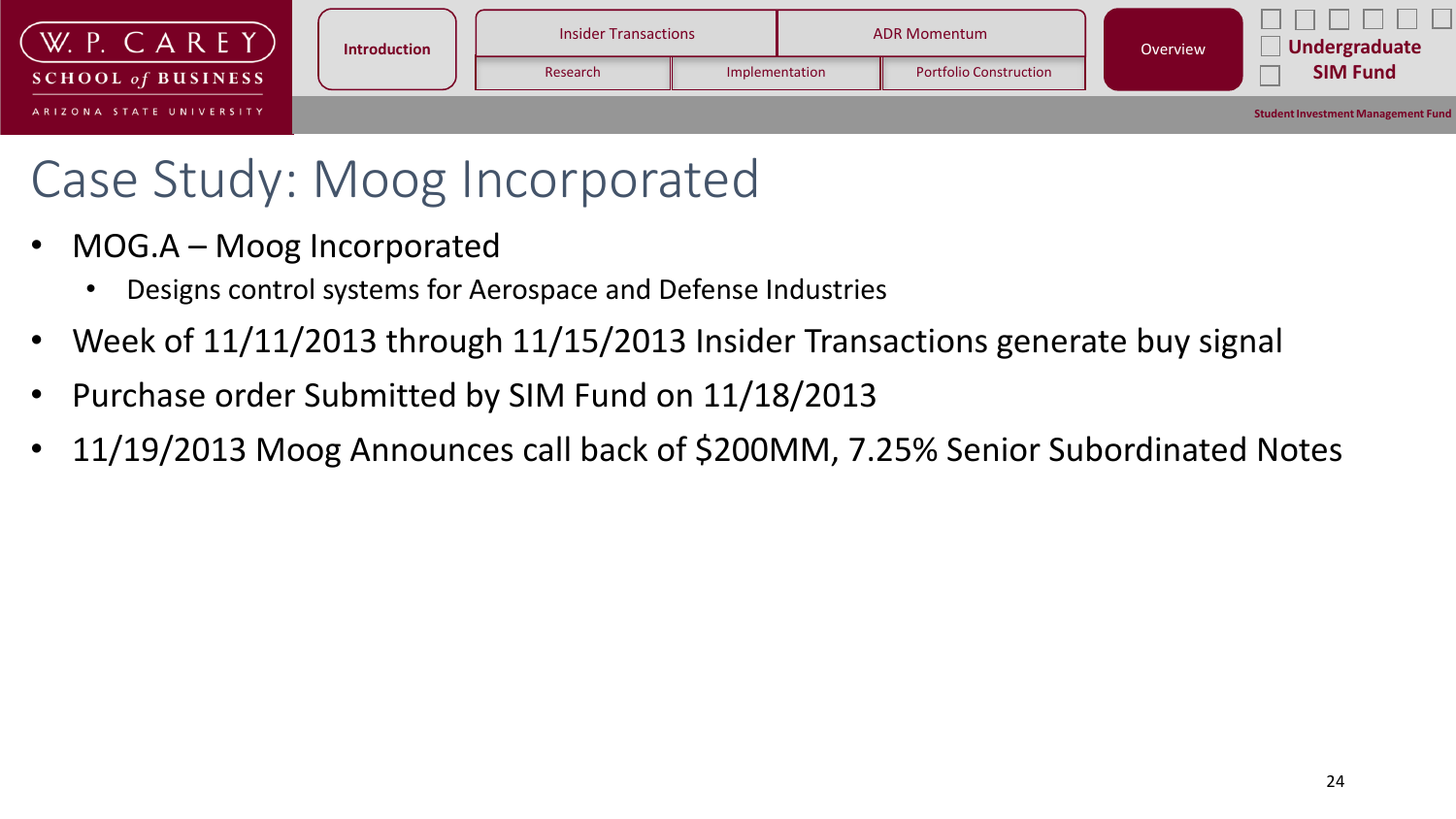

# Future Plans

- Continue weekly tracking of performance, attribution and holdings
- Long/Short simulation for Insider and ADR portfolios
- Signal Strength optimization for Insider
- Continue to automate as much of the seeding process as possible